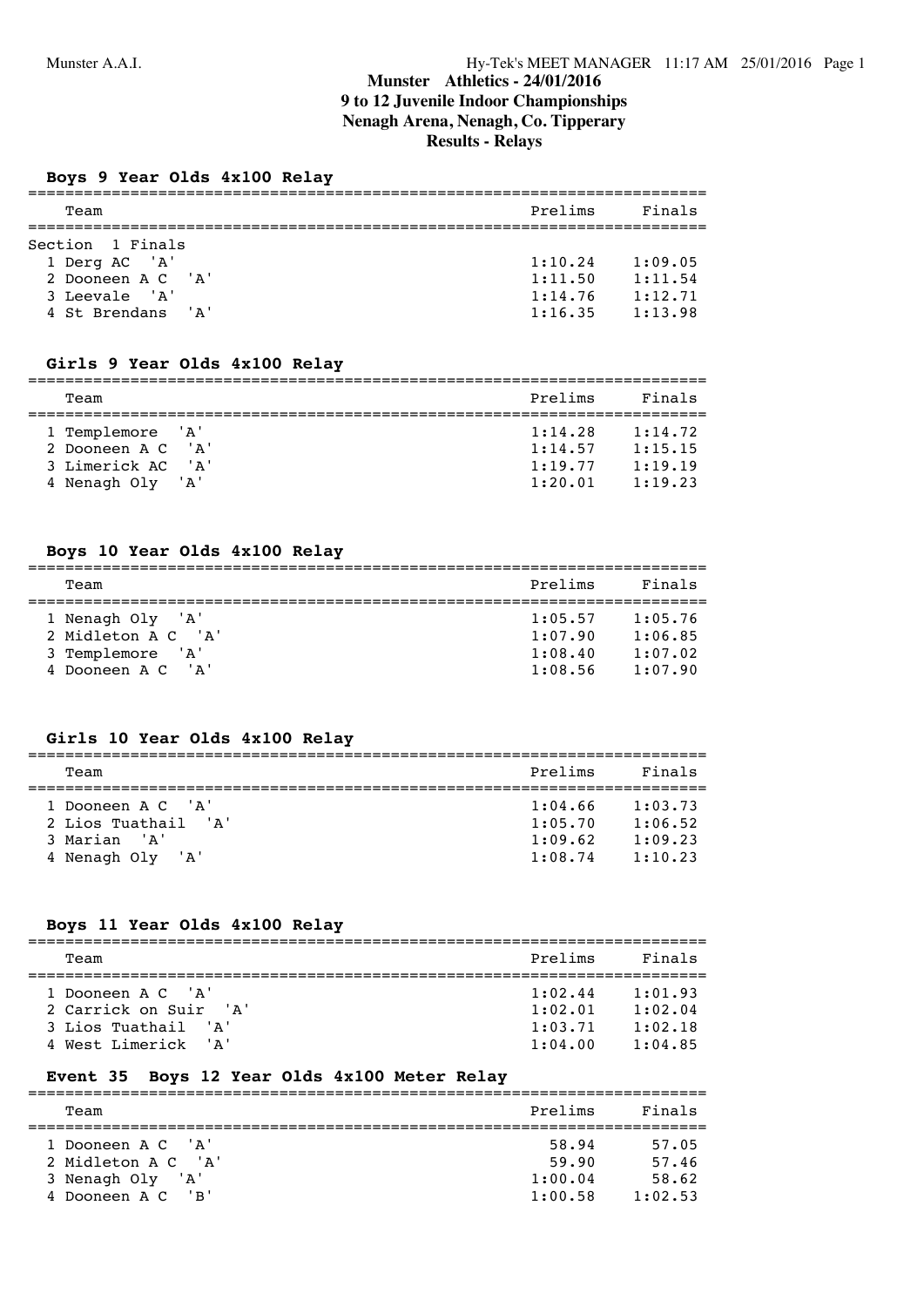# **Munster Athletics - 24/01/2016 9 to 12 Juvenile Indoor Championships Nenagh Arena, Nenagh, Co. Tipperary Results - Relays**

#### **Girls 12 Year Olds 4x100 Relay**

| Team                         | Prelims | Finals  |
|------------------------------|---------|---------|
| Finals                       |         |         |
|                              |         |         |
| 1 Dooneen A C 'A'            | 58.54   | 57.49   |
| 2 Riverstick Kinsale<br>י ג' | 1:00.53 | 59.97   |
| 3 Templemore 'A'             | 1:02.41 | 1:01.59 |
| 4 Leevale 'A'                | 1:01.98 | 1:01.88 |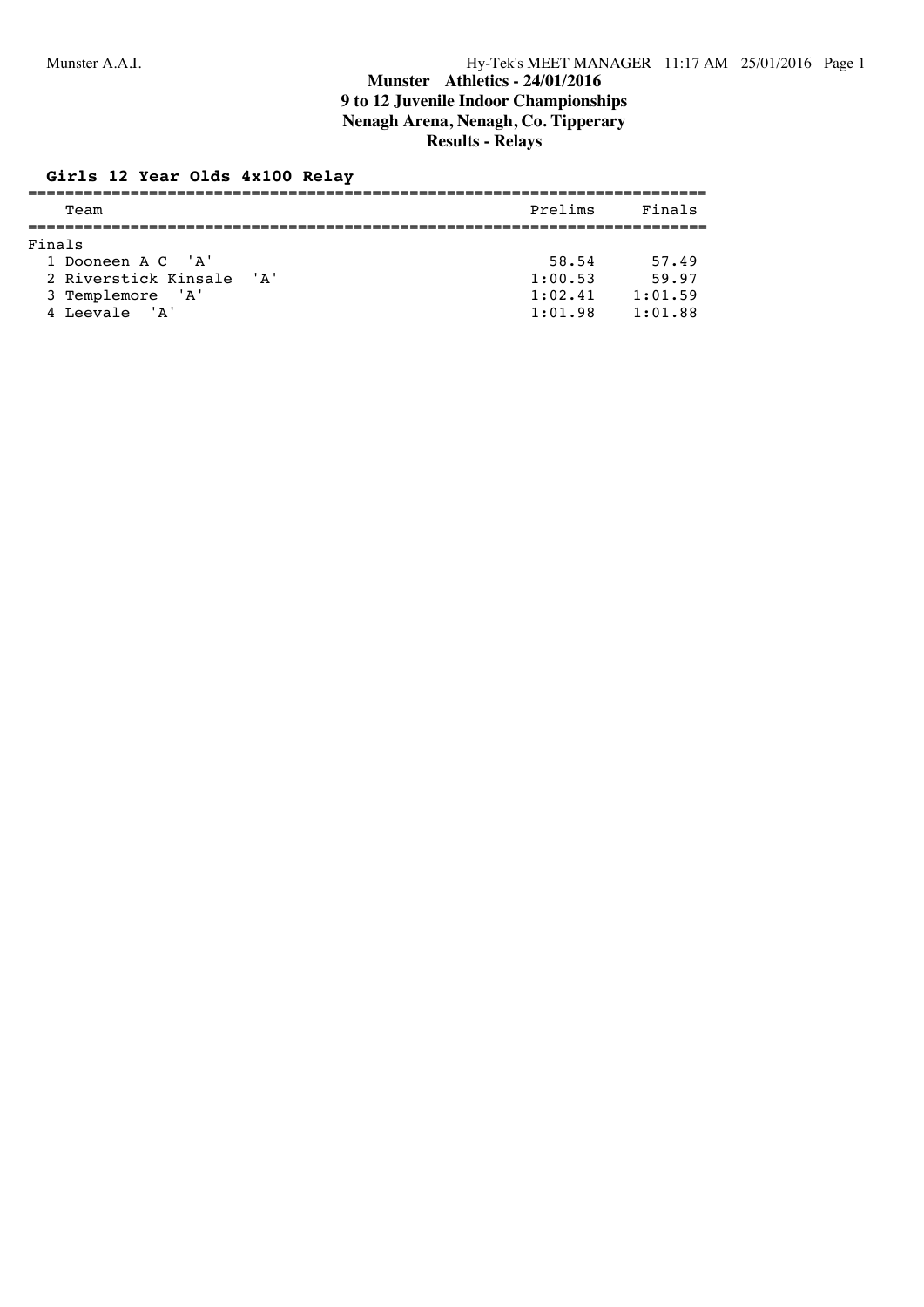| Event 139 Boys 13 Year Olds 4 X 100 Relay |                   |  |  |  |  |
|-------------------------------------------|-------------------|--|--|--|--|
|                                           | _ _ _ _ _ _ _ _ _ |  |  |  |  |

**Top 4 Advance by Time**

| Team                                                                                | Seed | Prelims                     |
|-------------------------------------------------------------------------------------|------|-----------------------------|
| Heat 1 Preliminaries<br>-- Leevale 'B'<br>1 Dooneen A C 'A'<br>2 Midleton A C 'A'   |      | 1:01.64<br>58.04q<br>58.42q |
| Heat 2 Preliminaries<br>-- Dooneen A C 'B'<br>-- Nenagh Oly 'B'<br>1 Nenagh Oly 'A' |      | 58.76<br>1:02.86<br>55.65q  |
| Heat 3 Preliminaries<br>-- Midleton A C 'B'<br>1 Belgooly 'A'<br>2 Leevale 'A'      |      | 1:01.61<br>55.57q<br>58.83  |

# **Boys 13 Year Olds 4x100 Relay**

| Team                  | Prelims | Finals |
|-----------------------|---------|--------|
| Finals                |         |        |
| Nenagh Oly 'A'        | 55.65   | 54.87  |
| Belgooly 'A'          | 55.57   | 56.81  |
| 'A'<br>Dooneen A C    | 58.04   | 56.91  |
| Midleton A C<br>' A ' | 58.42   | 58.11  |

#### **Girls 13 Year Olds 4 X 100m Relay Top 4 Advance by Time**

| Team                      | Seed Prelims |
|---------------------------|--------------|
| Heat 1 Preliminaries      |              |
| Dooneen A C 'A'           | 57.42q       |
| Leevale 'A'               | 57.86q       |
| Lios Tuathail 'A'         | 59.92q       |
| Heat 2 Preliminaries      |              |
| $--$ Leevale $'B'$        | 1:06.34      |
| -- Midleton A C 'B'       | 1:08.95      |
| St Mary's Lk 'A'          | 1:00.54q     |
| Nenagh Oly 'A'            | 1:03.21      |
| Heat 3 Preliminaries      |              |
| Midleton A C 'A'          | 1:01.04      |
| Fanahan McSweeney A C 'A' | 1:08.32      |

# **Girls 13 Year Olds 4 X 100 Relay**

| Team              | Prelims | Finals  |
|-------------------|---------|---------|
|                   |         |         |
| Finals            |         |         |
| Dooneen A C 'A'   | 57.42   | 56.49   |
| Leevale 'A'       | 57.86   | 57.44   |
| Lios Tuathail 'A' | 59.92   | 59.15   |
| St Mary's Lk 'A'  | 1:00.54 | 1:00.14 |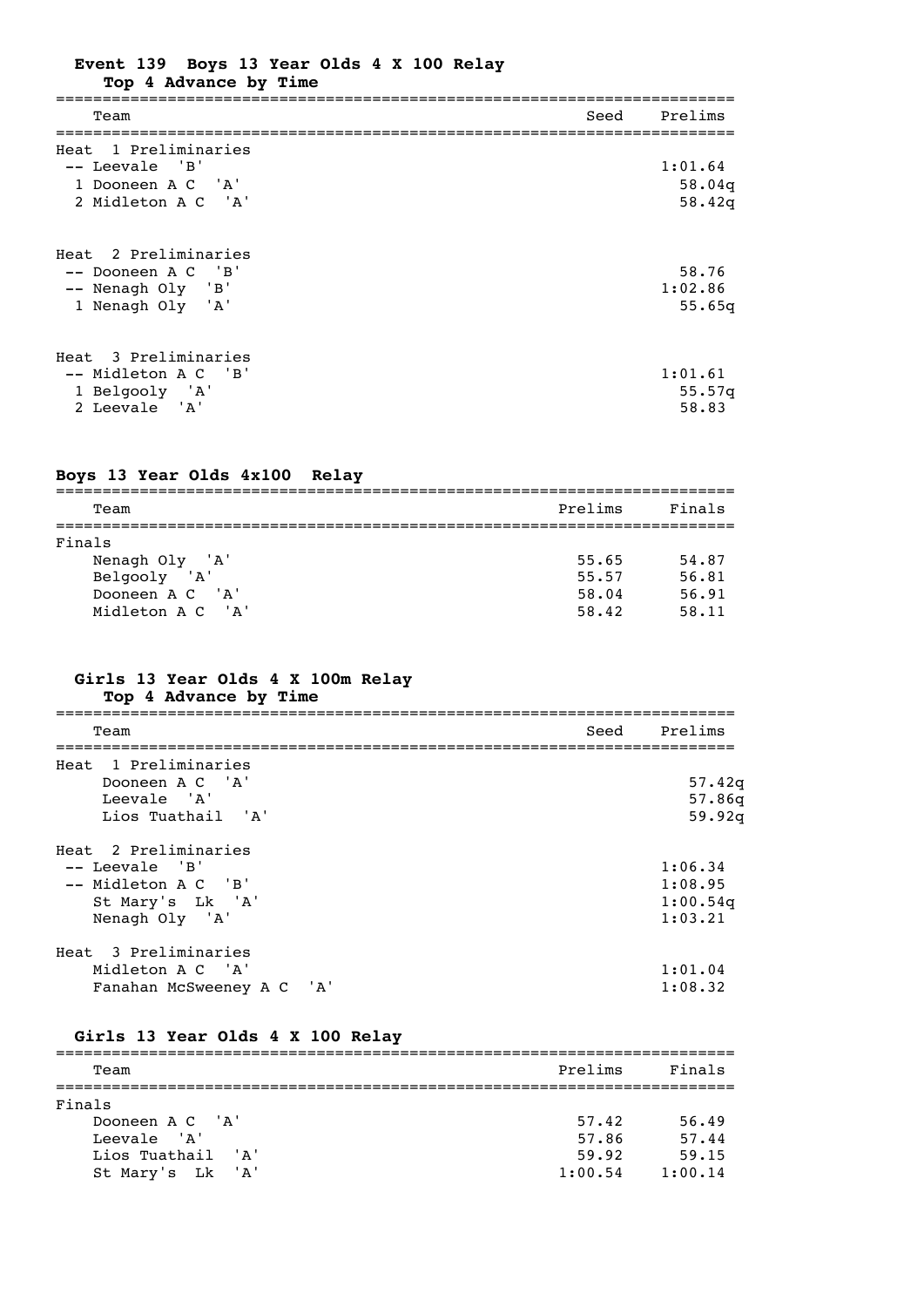**Boys 14 Year Olds 4X 200 Relay**

**Top 4 Advance by Time**

| Team                                                                             | Seed | Prelims                         |
|----------------------------------------------------------------------------------|------|---------------------------------|
| Heat 1 Preliminaries<br>Templemore 'A'<br>Leevale 'A'<br>Midleton A C 'A'        |      | 1:54.50q<br>1:58.72<br>2:02.40  |
| Heat 2 Preliminaries<br>-- St Mary's Lk 'B'<br>Nenagh Oly 'A'<br>Dooneen A C 'A' |      | 2:03.06<br>1:55.51q<br>1:55.52q |
| Heat 3 Preliminaries<br>-- Leevale 'B'<br>Midleton A C 'B'<br>St Mary's Lk 'A'   |      | 1:58.72<br>2:05.75<br>1:54.63q  |

## **Boys 14 Year Olds 4 X 200 Relay**

| Team              | Prelims | Finals  |
|-------------------|---------|---------|
|                   |         |         |
| Finals            |         |         |
| St Mary's Lk 'A'  | 1:54.63 | 1:52.03 |
| Templemore 'A'    | 1:54.50 | 1:55.06 |
| 'A'<br>Nenagh Oly | 1:55.51 | 1:57.81 |
| Dooneen A C 'A'   | 1:55.52 | 2:00.05 |

# **Girls 14 Year Olds 4x200 Relay**

**Top 4 Advance by Time**

| Team                 | Seed | Prelims  |
|----------------------|------|----------|
| Heat 1 Preliminaries |      |          |
| Carrick on Suir 'A'  |      | 2:02.18q |
| Belgooly 'A'         |      | 2:19.91  |
| Heat 2 Preliminaries |      |          |
| Leevale 'A'          |      | 2:04.21  |
| Emerald 'A'          |      | 2:04.36  |
| St Mary's Lk 'A'     |      | 2:04.4   |
| Midleton A C 'A'     |      | 2:08.43  |
| Heat 3 Preliminaries |      |          |
| Dooneen A C 'A'      |      | 1:58.41q |
| Marian 'A'           |      | 1:59.81q |
| Templemore 'A'       |      | 2:03.34q |
| Liscarroll 'A'       |      | 2:10.18  |

## **Girls 14 Year Olds 4 X 200 Relay**

| Team                                  | Prelims            | Finals             |
|---------------------------------------|--------------------|--------------------|
| Finals                                |                    |                    |
| 1 Dooneen A C 'A'<br>Marian 'A'       | 1:58.41<br>1:59.81 | 1:57.95<br>1:59.45 |
| Templemore 'A'<br>Carrick on Suir 'A' | 2:03.34<br>2:02.18 | 2:02.04<br>2:05.74 |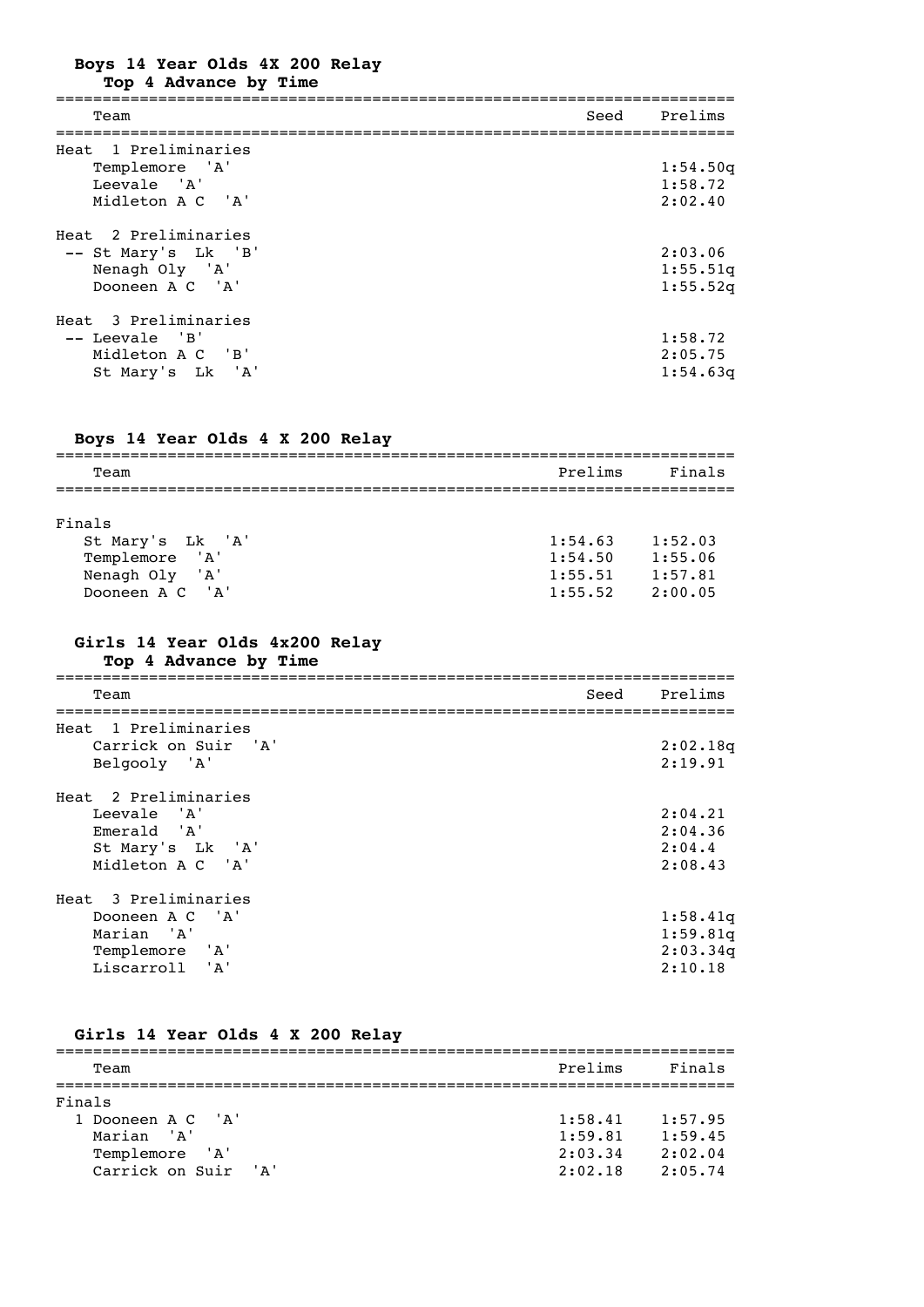|                                                        |  | Event 143 Boys 15 Year Olds 4x200 Relay |      |                                |
|--------------------------------------------------------|--|-----------------------------------------|------|--------------------------------|
| Team                                                   |  |                                         | Seed | Finals                         |
| Final<br>Leevale 'A'<br>Dooneen A C 'A'<br>Leevale 'B' |  |                                         |      | 1:48.30<br>1:52.80<br>x1:59.06 |

### **Girls 15 Year Olds 4 x 200 Relay Top 4 Advance by Time**

| Team                      | Seed | Prelims  |
|---------------------------|------|----------|
|                           |      |          |
| Heat 1 Preliminaries      |      |          |
| Dooneen A C 'A'           |      | 1:53.92q |
| Leevale 'A'               |      | 2:03.65  |
| Carrick on Suir 'A'       |      | 2:05.27  |
| Midleton A C 'A'          |      | 2:05.56  |
| Heat 2 Preliminaries      |      |          |
| Leevale 'B'               |      | 2:10.28  |
| Nenagh Oly 'A'            |      | 1:59.76q |
| Liscarroll 'A'            |      | 2:00.13q |
| Heat 3 Preliminaries      |      |          |
| Riverstick Kinsale 'A'    |      | 1:59.07q |
| Limerick AC 'A'           |      | 2:04.41  |
| Fanahan McSweeney A C 'A' |      | 2:16.96  |
|                           |      |          |

#### **Girls 15 Year Olds 4 X 200 Relay**

| Team                                                                         | Prelims                       | Finals                        |
|------------------------------------------------------------------------------|-------------------------------|-------------------------------|
| Finals<br>Dooneen A C 'A'<br>Riverstick Kinsale<br>י בי<br>Nenagh Oly<br>'A' | 1:53.92<br>1:59.07<br>1:59.76 | 1:54.21<br>1:58.39<br>1:59.00 |
| Liscarroll 'A'                                                               | 2:00.13                       | 1:59.61                       |

#### **Boys 16 Year Olds 4 X 200 Relay**

| Team             | Seed | Finals  |
|------------------|------|---------|
|                  |      |         |
| Finals           |      |         |
| Dooneen A C 'A'  |      | 1:42.48 |
| Leevale 'A'      |      | 1:45.16 |
| St. Brendans 'A' |      | 1:48.44 |

# **Girls 16 Year Olds 4 X 200 Relay**

# **Top 4 Advance by Time**

| Team                                                           | Seed Prelims         |
|----------------------------------------------------------------|----------------------|
| Heat 1 Preliminaries<br>Carrick on Suir 'A'<br>Dooneen A C 'A' | 1:48.32q<br>1:49.81q |
| Heat 2 Preliminaries<br>Leevale 'A'                            | 1:53.57q             |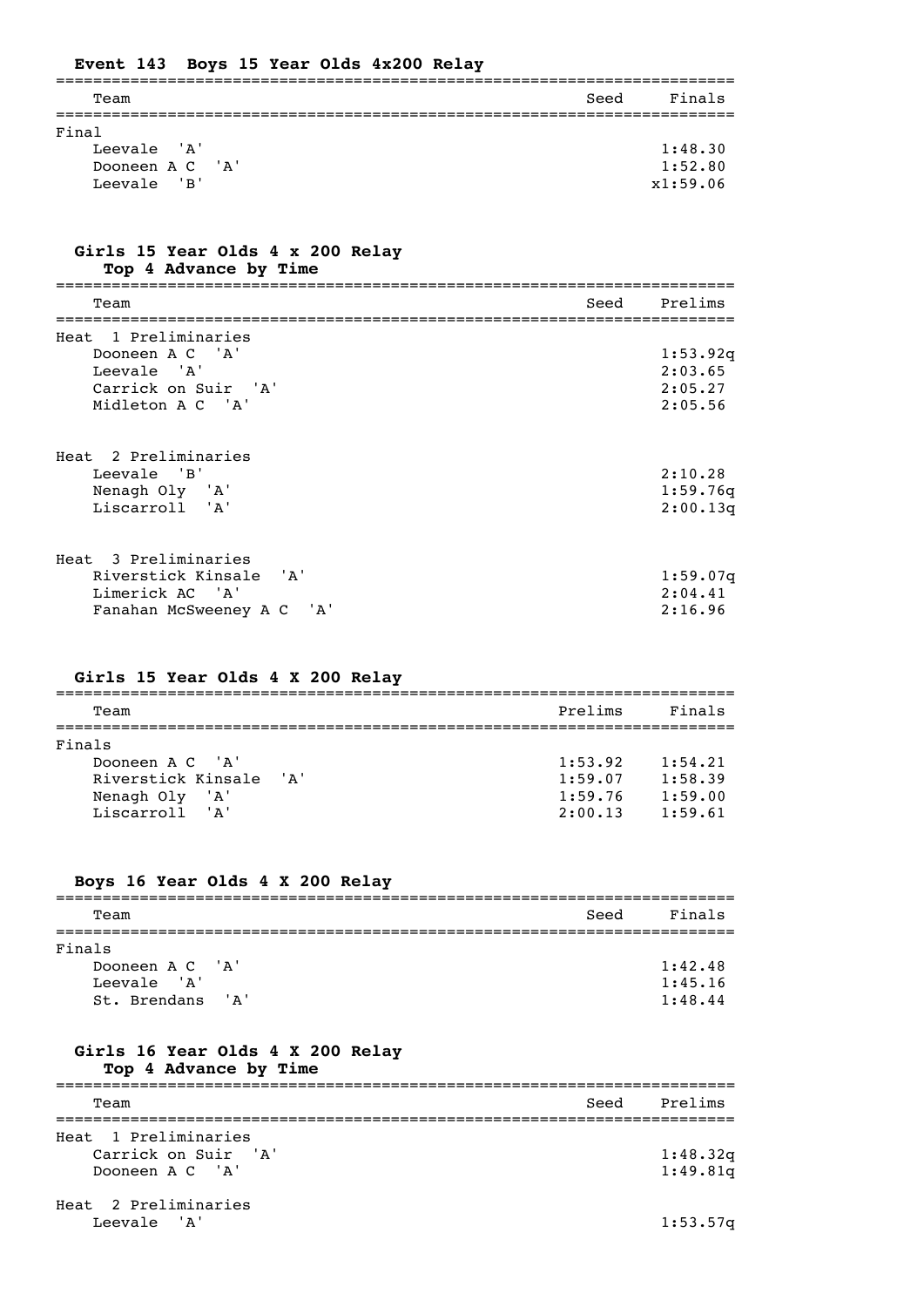#### **Girls 16 Year Olds 4 X 200 Relay**

| Team                | Prelims | Finals  |
|---------------------|---------|---------|
| Finals              |         |         |
| Carrick on Suir 'A' | 1:48.32 | 1:48.19 |
| Dooneen A C 'A'     | 1:49.81 | 1:49.39 |
| Emerald 'A'         | 1:54.77 | 1:51.50 |
| Leevale 'A'         | 1:53.57 | 1:52.03 |
|                     |         |         |

## **Boys 17 Year Olds 4 X 200 Relay**

| Team                | Seed | Finals  |
|---------------------|------|---------|
|                     |      |         |
| Finals              |      |         |
| Templemore 'A'      |      | 1:41.88 |
| Carrick on Suir 'A' |      | 1:44.80 |
| Dooneen A C 'A'     |      | 1:46.60 |

#### **Girls 17 Year Olds 4 X 200 Relay Top 4 Advance by Time**

| Team                                                                          | Seed Prelims                     |
|-------------------------------------------------------------------------------|----------------------------------|
| Heat 1 Preliminaries<br>1 Emerald 'A'<br>Carrick on Suir 'A'<br>3 Leevale 'A' | 1:49.05q<br>1:49.19q<br>1:54.31q |

#### Heat 2 Preliminaries -- Emerald 'B' 1:58.40 Nenagh Oly 'A' 1:54.31q Dooneen A C  $'A'$ Marian 'A' 1:58.71

#### **Girls 17 Year Olds 4 X 200 Relay**

| Team                | Prelims | Finals     |
|---------------------|---------|------------|
|                     |         |            |
| Finals              |         |            |
| Carrick on Suir 'A' | 1:49.19 | 1:46.11    |
| Nenagh Oly 'A'      | 1:54.31 | 1:53.07    |
| 'A'<br>Leevale      | 1:54.31 | 1:53.60    |
| Emerald 'A'         | 1:49.05 | <b>DNF</b> |

#### **Boys 18 Year Olds 4 X 200 Relay**

| Team                | Seed | Finals  |
|---------------------|------|---------|
|                     |      |         |
| Finals              |      |         |
| Ennis Track A C 'A' |      | 1:39.13 |
| Templemore<br>'A'   |      | 1:42.81 |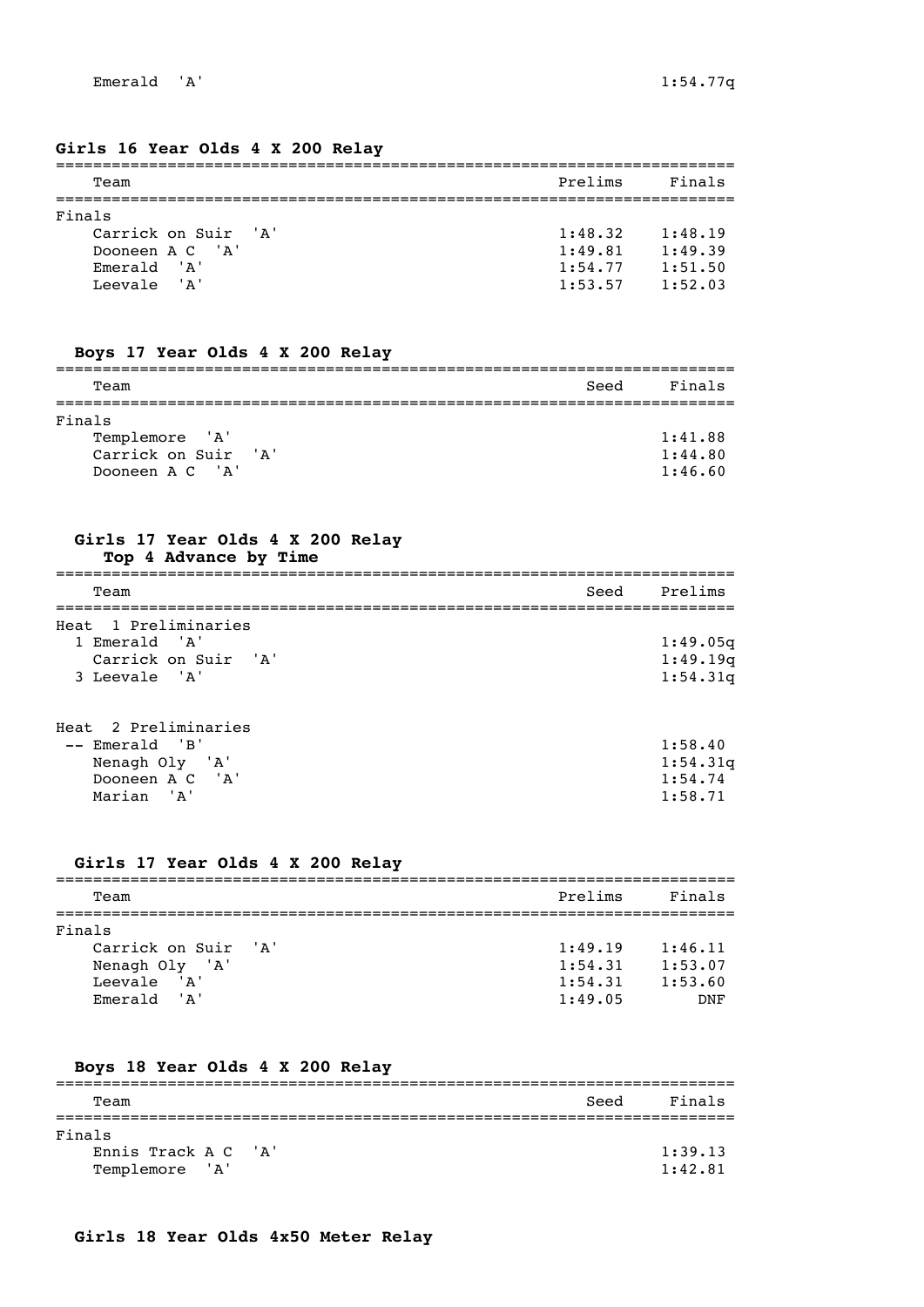| Team            | Seed | Finals  |
|-----------------|------|---------|
|                 |      |         |
| Emerald 'A'     |      | 1:46.51 |
| Dooneen A C 'A' |      | 1:52.05 |
| Leevale 'A'     |      | 2:01.34 |
|                 |      |         |

# Boys 19 Year Olds 4 X 200 Relay

| Team                  |  | Seed | Finals  |
|-----------------------|--|------|---------|
| Finals<br>Emerald 'A' |  |      | 1:39.39 |

# Girls 19 Year Olds 4 X 200 Relay

| Team        |  | Seed | Finals  |
|-------------|--|------|---------|
|             |  |      |         |
| Finals      |  |      |         |
| Leevale 'A' |  |      | 2:01.20 |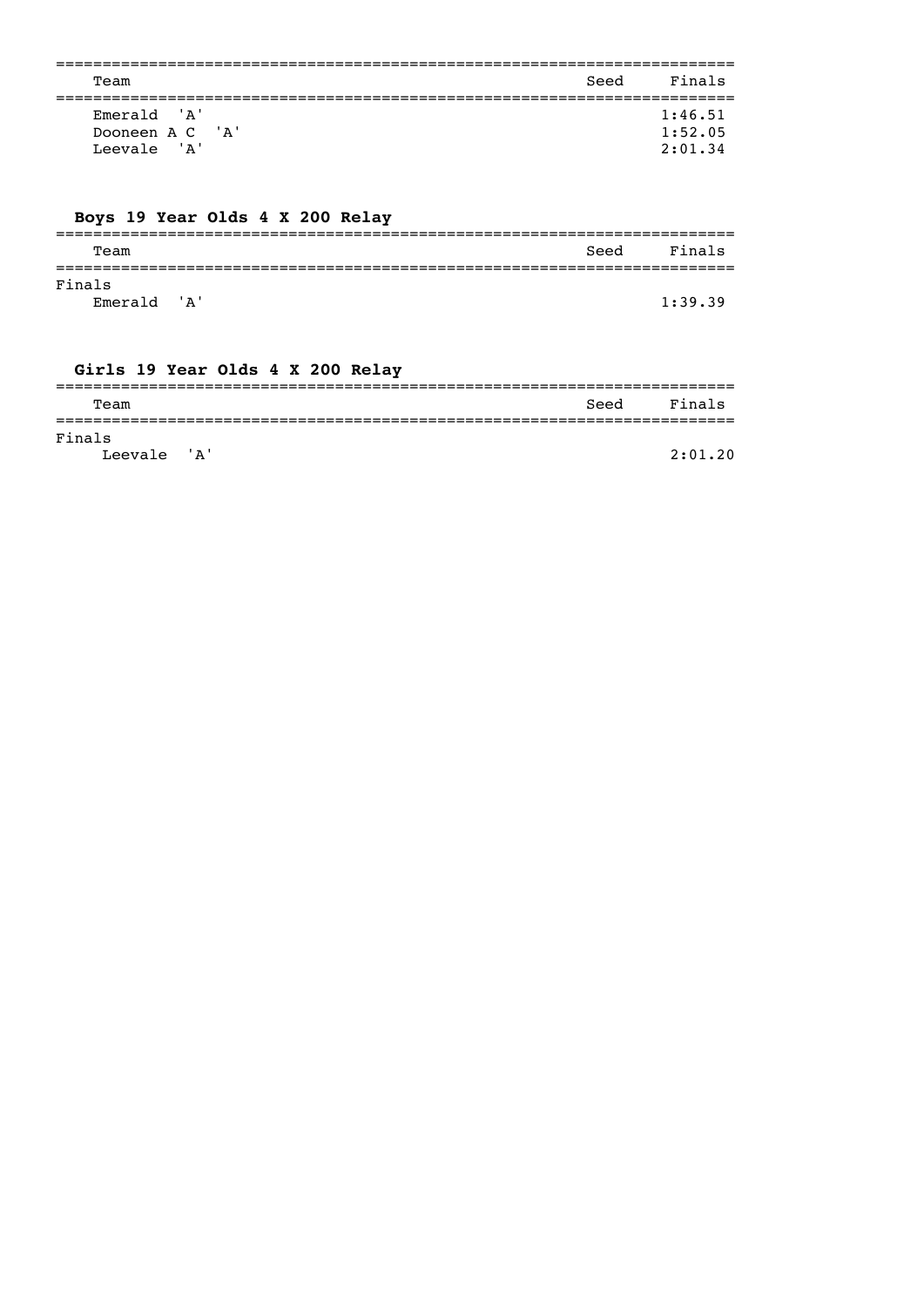# **Results**

#### **Girls 15 Year Olds Pole Vault**

|        | Name |                    | Age Team             | Finals Points |  |
|--------|------|--------------------|----------------------|---------------|--|
|        |      |                    |                      |               |  |
| Finals |      |                    |                      |               |  |
|        |      | 581 Ryan, Anna     | 15 Moyca             | 2.10m         |  |
|        |      | 921 O'Hara, Tess   | 15 West Waterford AC | 1.95m         |  |
|        |      | 920 Kelly, Alannah | 15 West Waterford AC | 1.80m         |  |

#### **Girls 16 Year Olds Pole Vault**

| Name |                      | Age Team             |             | Finals Points |
|------|----------------------|----------------------|-------------|---------------|
|      | 1 637 Coffey, Emma   | 16 Carraig na bhFear | $2.75m$ CBP |               |
|      | 639 Cassidy, Aisling | 16 Bandon            | 2.65m       |               |
|      | 638 Sheehan, Laura   | 16 Carraig na bhFear | 2.40m       |               |

#### **Girls 17 Year Olds Pole Vault**

| Name |                    | Age Team              | Finals Points |  |
|------|--------------------|-----------------------|---------------|--|
|      | 895 Walsh, Clodagh | 17 Abbey Striders AC  | 2.70m         |  |
|      | 902 Tierney, Emily | 17 Nenagh Olympics AC | 2.40m         |  |

#### **Girls 18 Year Olds Pole Vault**

| Name             | Age Team      | Finals Points |
|------------------|---------------|---------------|
| 893 Healy, Molly | 18 Leevale AC | 2.55m         |

#### **Girls 19 Year Olds Pole Vault**

| Name                     |                                                                                  | Age Team                                                                  | Finals                                 | Points |
|--------------------------|----------------------------------------------------------------------------------|---------------------------------------------------------------------------|----------------------------------------|--------|
| $\overline{2}$<br>3<br>4 | 894 Cussen, Laura<br>579 Larkin, Ellen<br>891 Samuels, Una<br>901 Tierney, Aoife | 19 Old Abbey AC<br>19 Emerald AC<br>19 Leevale AC<br>19 Nenagh Olympic AC | $3.00m$ CBP<br>2.85m<br>2.70m<br>2.40m |        |

#### **Boys 15 Year Olds Pole Vault**

| Name |                                                                | Age Team                                           | Finals         | Points      |
|------|----------------------------------------------------------------|----------------------------------------------------|----------------|-------------|
|      | 622 O'Dwyer, Adam<br>919 MacCraith, Ryan<br>896 Greene, Daniel | 15 Moyca<br>15 West Waterford AC<br>15 St Johns AC | 2.40m<br>1.95m | $3.20m$ CBP |

#### **Boys 16 Year Olds Pole Vault**

| Age Team<br>Name                                                                                                      | Finals Points |
|-----------------------------------------------------------------------------------------------------------------------|---------------|
| 916 Fitzgerald, Patrick 16 West Waterford AC<br>2.70m<br>917 O'Neill, Sam<br>16 West Waterford AC<br>J2.70m<br>2      |               |
| 918 Killigrew, Eoin<br>16 West Waterford AC<br>J2.70m<br>3<br>899 Carolan, Sean<br>16 Nenagh Olympic AC<br>2.40m<br>4 |               |